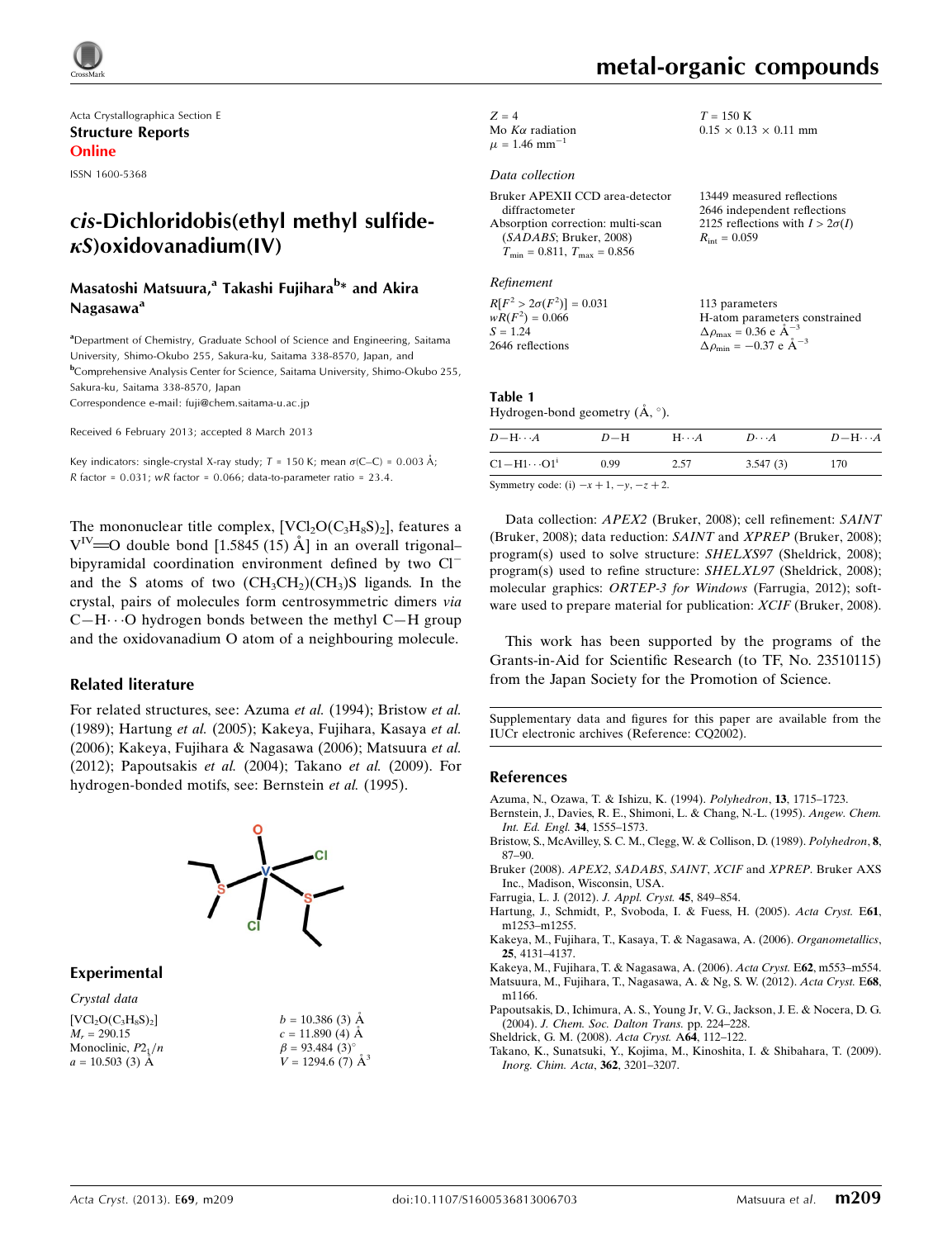# **supporting information**

*Acta Cryst.* (2013). E**69**, m209 [doi:10.1107/S1600536813006703]

# *cis***-Dichloridobis(ethyl methyl sulfide-***κS***)oxidovanadium(IV)**

# **Masatoshi Matsuura, Takashi Fujihara and Akira Nagasawa**

### **S1. Comment**

The chemistry of the higher oxidation states of vanadium with neutral thioether ligands in discrete complexes remains relatively unexplored due to the instability of such complexes. Our research group has already carried out X-ray crystallographic determinations of lower oxidation state niobium complexes of the general formula  $[Nb_2Cl_6L_1L_2L_1^2]$  ( $L^1$  $L^2$  = tetrahydrothiophene C<sub>4</sub>H<sub>8</sub>S (THT) (Kakeya, Fujihara, Kasaya *et al.*, 2006) and dimethyl sulfide C<sub>2</sub>H<sub>6</sub>S (Kakeya, Fujihara & Nagasawa, 2006)) and ( $L^1$  = dimethyl selenide C<sub>2</sub>H<sub>6</sub>Se,  $L^2 = C_2H_6S$ ) (Matsuura *et al.*, 2012). We report here the structure of [VOCl<sub>2</sub>(C<sub>3</sub>H<sub>8</sub>S)<sub>2</sub>] (**I**, Scheme I). The molecule has two Cl and two EtMeS ligands (Fig. 1). Crystal structures have been reported for trigonal bipyramidal complexes formed when the water ligands in  $[VOC1_2(H_2O)_2]$  are replaced by 8-hydroxyquinolinium chloride (Takano *et al.*, 2009), bis(2-(2-pyridylamino)pyridinium) dichloride (Hartung *et al.*, 2005), diethyl ether (Papoutsakis *et al.*, 2004) and benzo-15-crown-5 (Azuma *et al.*, 1994). The only trigonal bipyramidal complex containing  $S^2$  reported to date is  $[VOCl_2(thiourea)]$  (II, Bristow *et al.*, 1989). In complex I, the O atom and two Cl- ligands occupy the equatorial positions and the two EtMeS ligands the axial positions of a distorted trigonal bipyramid. The S2—V1—S1 angle of 166.66 (2)  $\circ$  deviates from the ideal value of 180  $\circ$ . The steric bulkness of the EtMeS ligand may be responsible for controlling the structure. The V—S distances, 2.4803 (9) and 2.4858 (9) Å, in our complex are slightly longer than that of 2.424 (1) Å in **II**. The average V—Cl distance and other geometrical parameters fall within the range of those in **II**. In the crystal, pairs of molecules form centrosymmetric  $R_2^2(10)$  dimers (Bernstein *et al.*, 1995) *via* C—H···O hydrogen bonds between the methyl C—H group and the O atom of oxidovanadium in a neighboring molecule (Fig. 2).

### **S2. Experimental**

All the reactions were carried out under a dry argon atmosphere by using standard Schlenk tube techniques. Vanadium trichloride, VCl<sub>3</sub> (1.0 g, 6.4 mmol), was suspended in CH<sub>2</sub>Cl<sub>2</sub> (40 mL), and ethylmethyl sulfide (C<sub>3</sub>H<sub>8</sub>S, 1.7 mL, 19 mmol) added to the solution at room temperature. The mixture was stirred at room temperature for 2 d, during which time, a purple precipitate, probably of residual starting material, was generated gradually. This was removed by filtration. The resultant filtrate was concentrated to 5 mL before the addition of *n*-hexane (10 mL). The solution was then set aside in a freezer at 255 K. After several days, blue crystals grew in the solution. The product was too reactive with liquid water to exist at temperatures higher than 273 K even in solvent under an Ar atmosphere.

### **S3. Refinement**

The H atoms were placed in calculated positions, with  $C-H = 0.98$  (methyl) and 0.99 (methylene) Å, and refined using a riding model, with  $U_{iso}(H) = 1.5$ . (methyl) and 1.2  $U_{eq}$  (methylene).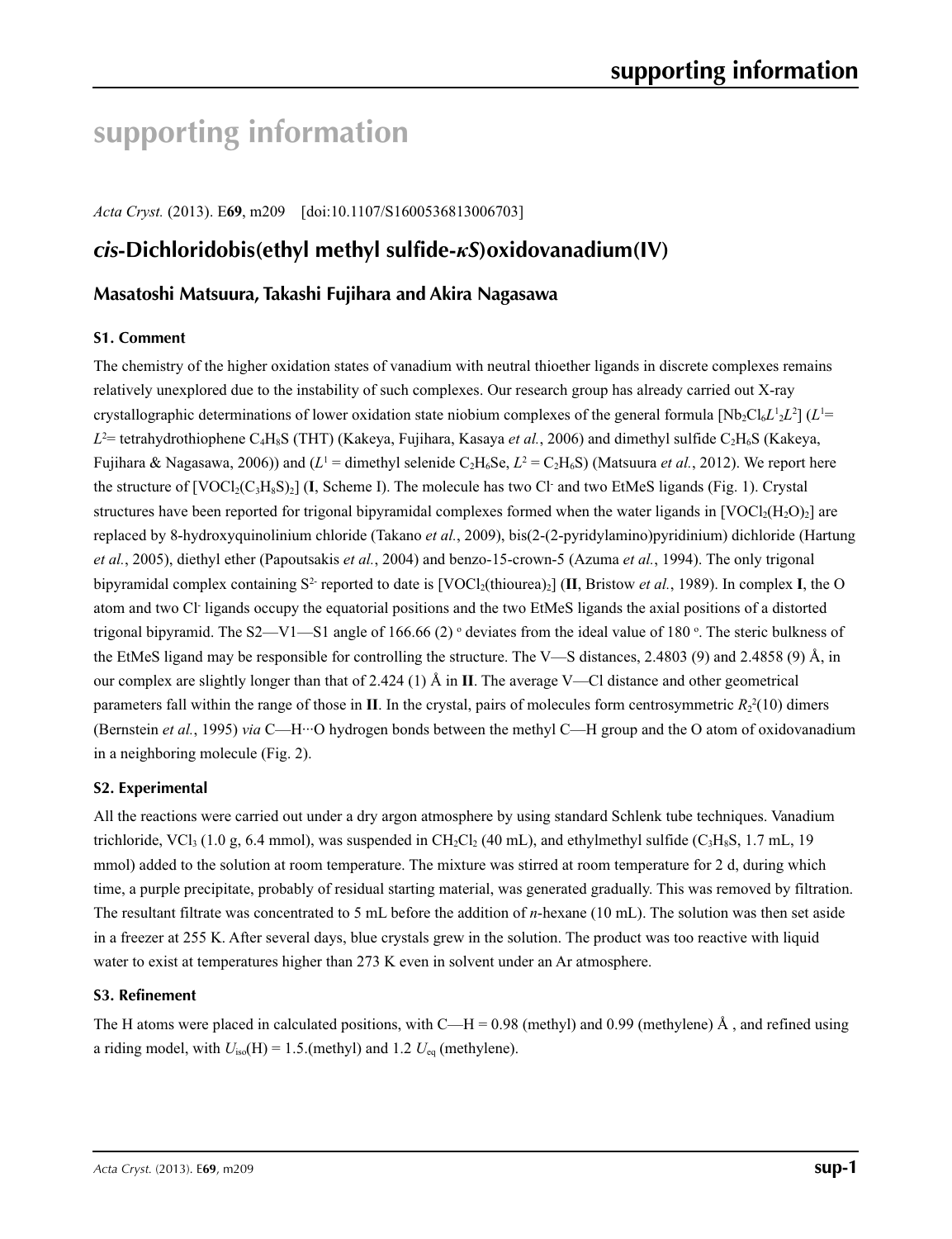

# **Figure 1**

The molecular structure of the complex (I). Displacement ellipsoids are drawn at the 50% probability level.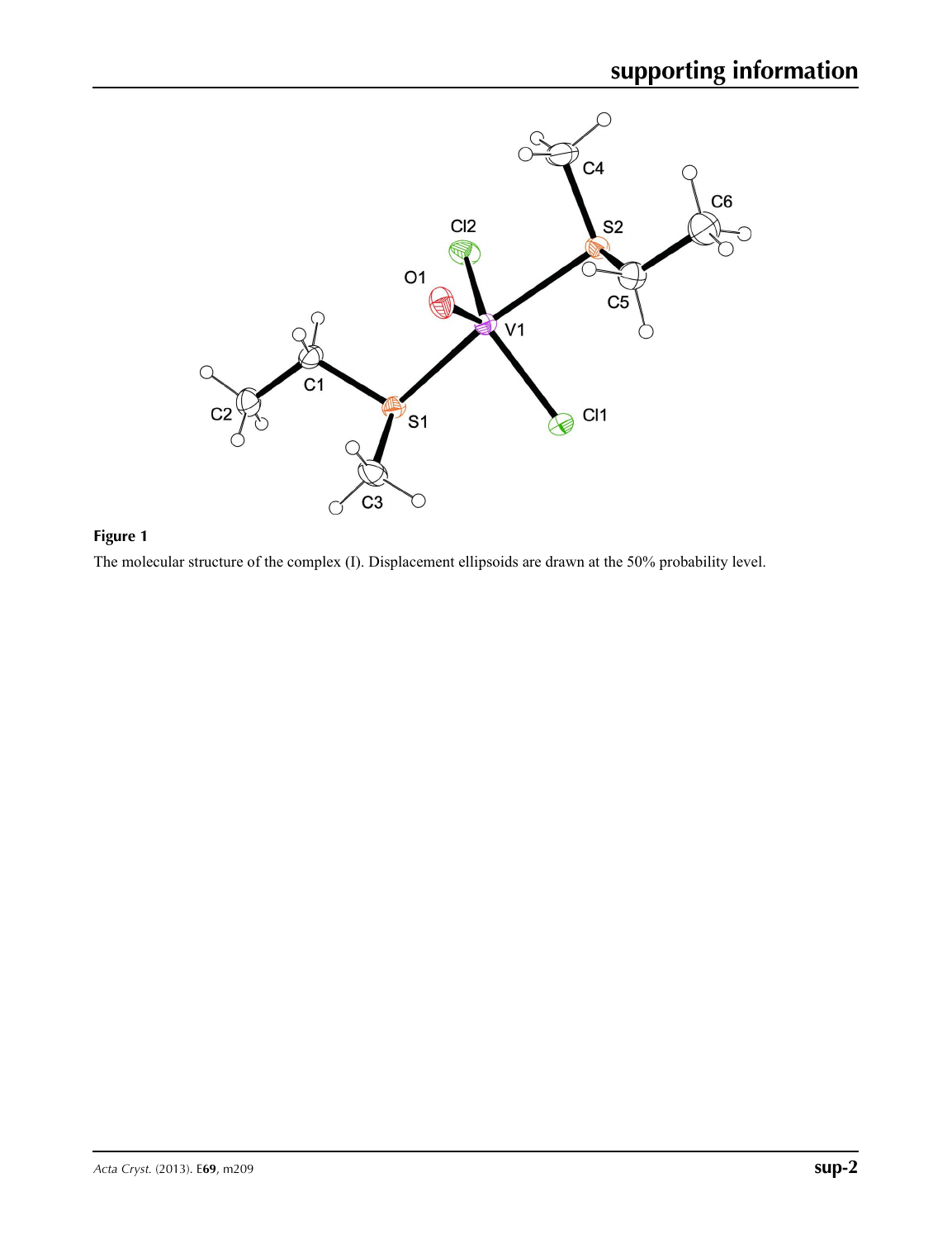

## **Figure 2**

Centrosymmetric dimer of two molecules of the title compound (I) connected by mutual C—H···O hydrogen bonds (symmetry code = 1 - *x*, -*y*, 2 - *z*).

# *cis***-Dichloridobis(ethyl methyl sulfide-***κS***)oxidovanadium(IV)**

| Crystal data                      |                                        |
|-----------------------------------|----------------------------------------|
| $[VCl2O(C3H8S)2]$                 | $V = 1294.6$ (7) Å <sup>3</sup>        |
| $M_r = 290.15$                    | $Z=4$                                  |
| Monoclinic, $P2_1/n$              | $F(000) = 596$                         |
| Hall symbol: -P 2yn               | $D_x = 1.489$ Mg m <sup>-3</sup>       |
| $a = 10.503(3)$ Å                 | Mo Ka radiation, $\lambda = 0.71073$ Å |
| $b = 10.386(3)$ Å                 | Cell parameters from 3238 reflections  |
| $c = 11.890$ (4) Å                | $\theta$ = 2.5–27.0°                   |
| $\beta$ = 93.484 (3) <sup>o</sup> | $\mu = 1.46$ mm <sup>-1</sup>          |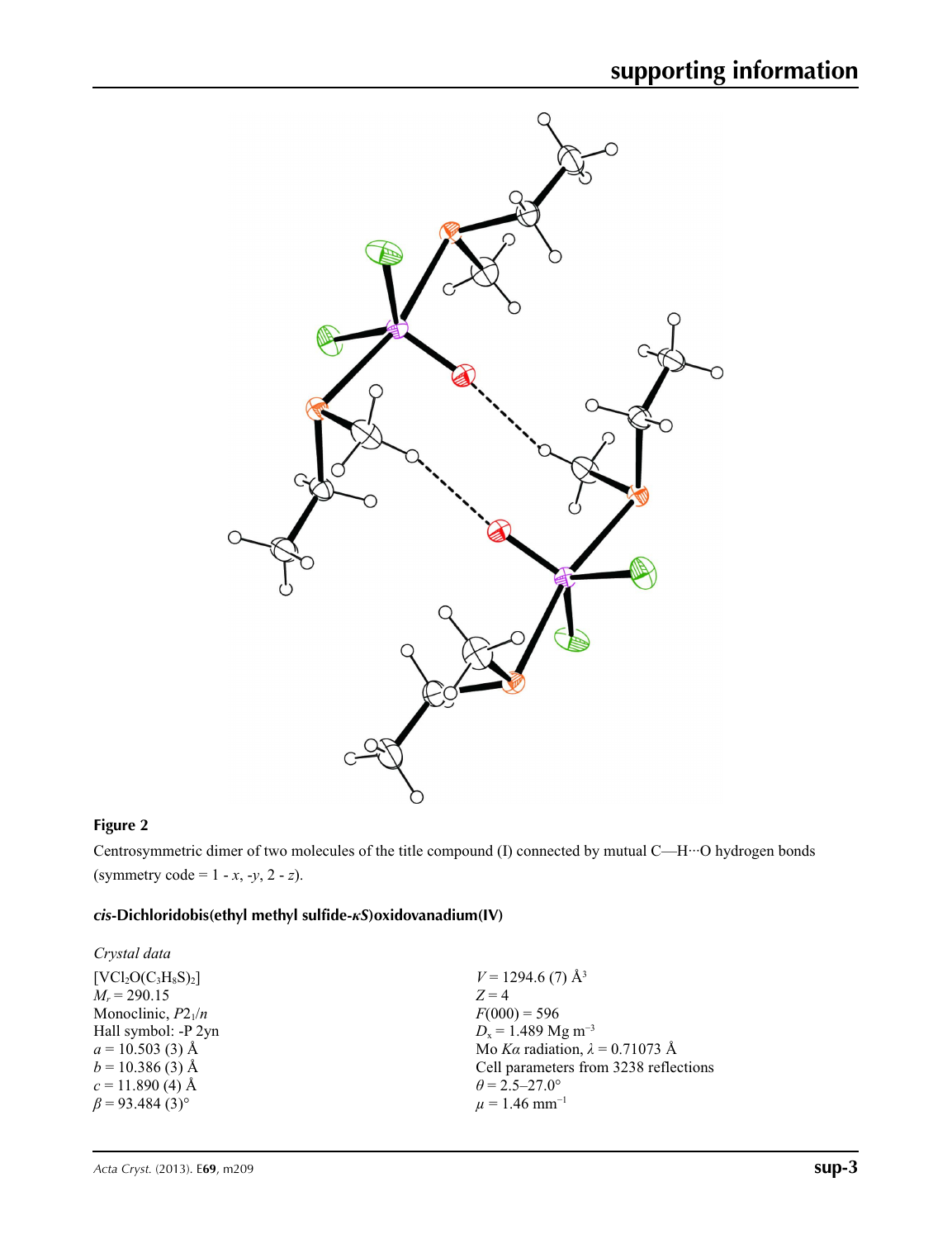$T = 150$  K Block, blue

*Data collection*

| Bruker APEXII CCD area-detector                    | $T_{\min} = 0.811$ , $T_{\max} = 0.856$               |
|----------------------------------------------------|-------------------------------------------------------|
| diffractometer                                     | 13449 measured reflections                            |
| Radiation source: Bruker TXS fine-focus            | 2646 independent reflections                          |
| rotating anode                                     | 2125 reflections with $I > 2\sigma(I)$                |
| Bruker Helios multilayer confocal mirror           | $R_{\text{int}} = 0.059$                              |
| monochromator                                      | $\theta_{\rm max}$ = 26.4°, $\theta_{\rm min}$ = 2.5° |
| Detector resolution: 8.333 pixels mm <sup>-1</sup> | $h = -13 \rightarrow 13$                              |
| $\varphi$ and $\omega$ scans                       | $k = -12 \rightarrow 12$                              |
| Absorption correction: multi-scan                  | $l = -14 \rightarrow 14$                              |
| (SADABS; Bruker, 2008)<br>Refinement               |                                                       |
| Refinement on $F^2$                                | Secondary atom site location: difference F            |
| Least-squares matrix: full                         | map                                                   |

 $0.15 \times 0.13 \times 0.11$  mm

| Refinement on $F^2$                             | Secondary atom site location: difference Fourier   |
|-------------------------------------------------|----------------------------------------------------|
| Least-squares matrix: full                      | map                                                |
| $R[F^2 > 2\sigma(F^2)] = 0.031$                 | Hydrogen site location: inferred from              |
| $wR(F^2) = 0.066$                               | neighbouring sites                                 |
| $S = 1.24$                                      | H-atom parameters constrained                      |
| 2646 reflections                                | $w = 1/[\sigma^2(F_0^2) + (0.P)^2]$                |
| 113 parameters                                  | where $P = (F_o^2 + 2F_c^2)/3$                     |
| 0 restraints                                    | $(\Delta/\sigma)_{\text{max}}$ < 0.001             |
| Primary atom site location: structure-invariant | $\Delta \rho_{\text{max}} = 0.36 \text{ e A}^{-3}$ |
| direct methods                                  | $\Delta\rho_{\rm min} = -0.37 \text{ e A}^{-3}$    |

### *Special details*

**Geometry**. All esds (except the esd in the dihedral angle between two l.s. planes) are estimated using the full covariance matrix. The cell esds are taken into account individually in the estimation of esds in distances, angles and torsion angles; correlations between esds in cell parameters are only used when they are defined by crystal symmetry. An approximate (isotropic) treatment of cell esds is used for estimating esds involving l.s. planes.

**Refinement**. Refinement of  $F^2$  against ALL reflections. The weighted R-factor wR and goodness of fit S are based on  $F^2$ , conventional R-factors R are based on F, with F set to zero for negative  $F^2$ . The threshold expression of  $F^2 > 2 \text{sigma}(F^2)$  is used only for calculating R-factors(gt) etc. and is not relevant to the choice of reflections for refinement. R-factors based on  $F<sup>2</sup>$  are statistically about twice as large as those based on F, and R- factors based on ALL data will be even larger.

*Fractional atomic coordinates and isotropic or equivalent isotropic displacement parameters (Å<sup>2</sup>)* 

|                  | $\mathcal{X}$ | $\mathcal{Y}$ | z           | $U_{\rm iso}*/U_{\rm eq}$ |  |
|------------------|---------------|---------------|-------------|---------------------------|--|
| V1               | 0.29967(3)    | 0.19666(4)    | 0.98439(3)  | 0.02823(12)               |  |
| C <sub>11</sub>  | 0.08892(5)    | 0.14880(7)    | 0.95318(5)  | 0.0513(2)                 |  |
| Cl <sub>2</sub>  | 0.38968(6)    | 0.37705(6)    | 1.06207(5)  | 0.04726(18)               |  |
| S <sub>1</sub>   | 0.27796(5)    | 0.11532(6)    | 1.17891(4)  | 0.03144(15)               |  |
| S <sub>2</sub>   | 0.28225(5)    | 0.31343(6)    | 0.80213(5)  | 0.03179(15)               |  |
| C1               | 0.4391(2)     | 0.1050(2)     | 1.24240(17) | 0.0361(6)                 |  |
| H <sub>1</sub> A | 0.4932        | 0.0586        | 1.1905      | $0.043*$                  |  |
| H1B              | 0.4740        | 0.1931        | 1.2527      | $0.043*$                  |  |
| C2               | 0.4459(2)     | 0.0369(3)     | 1.35491(17) | 0.0464(7)                 |  |
| H2A              | 0.3901        | 0.0805        | 1.4059      | $0.070*$                  |  |
| H2B              | 0.5339        | 0.0386        | 1.3874      | $0.070*$                  |  |
| H2C              | 0.4182        | $-0.0526$     | 1.3444      | $0.070*$                  |  |
| C <sub>3</sub>   | 0.2416(2)     | $-0.0523(2)$  | 1.15743(19) | 0.0467(6)                 |  |
|                  |               |               |             |                           |  |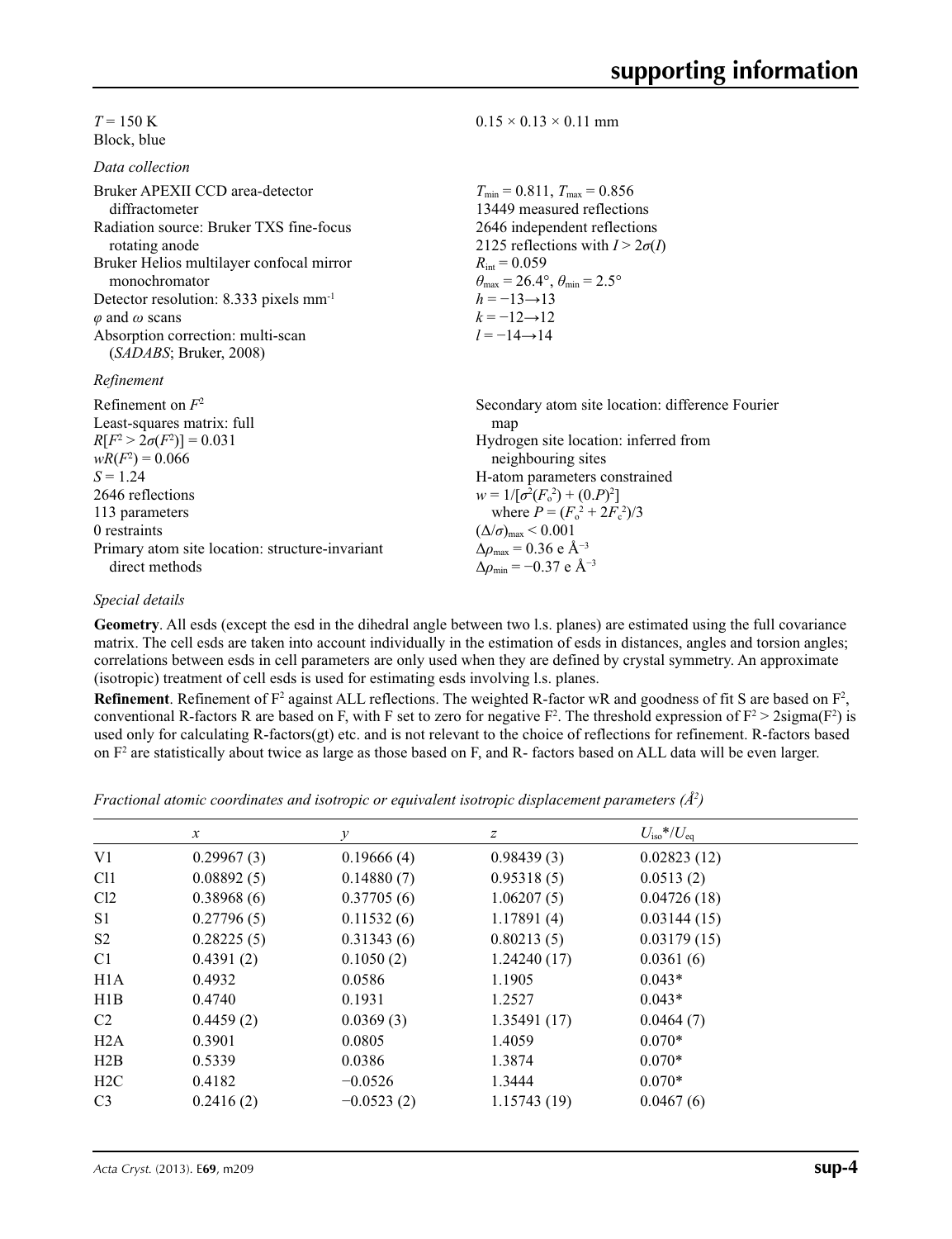| H3A              | 0.3105      | $-0.0935$   | 1.1186      | $0.070*$  |
|------------------|-------------|-------------|-------------|-----------|
| H3B              | 0.1613      | $-0.0607$   | 1.1115      | $0.070*$  |
| H <sub>3</sub> C | 0.2332      | $-0.0941$   | 1.2305      | $0.070*$  |
| C4               | 0.4450(2)   | 0.3479(3)   | 0.7720(2)   | 0.0492(7) |
| H4A              | 0.4942      | 0.2677      | 0.7732      | $0.074*$  |
| H <sub>4</sub> B | 0.4826      | 0.4070      | 0.8291      | $0.074*$  |
| H <sub>4</sub> C | 0.4468      | 0.3878      | 0.6974      | $0.074*$  |
| C <sub>5</sub>   | 0.2422(2)   | 0.1881(2)   | 0.70034(18) | 0.0392(6) |
| H <sub>5</sub> A | 0.3071      | 0.1190      | 0.7085      | $0.047*$  |
| H5B              | 0.1588      | 0.1503      | 0.7169      | $0.047*$  |
| C <sub>6</sub>   | 0.2351(3)   | 0.2359(3)   | 0.5799(2)   | 0.0544(7) |
| H <sub>6</sub> A | 0.1737      | 0.3068      | 0.5718      | $0.082*$  |
| H6B              | 0.2075      | 0.1655      | 0.5292      | $0.082*$  |
| H <sub>6</sub> C | 0.3194      | 0.2662      | 0.5606      | $0.082*$  |
| O <sub>1</sub>   | 0.39676(14) | 0.09120(15) | 0.94548(12) | 0.0415(4) |
|                  |             |             |             |           |

*Atomic displacement parameters (Å2 )*

|                 | $U^{11}$    | $U^{22}$   | $U^{33}$   | $U^{12}$       | $U^{13}$      | $U^{23}$      |
|-----------------|-------------|------------|------------|----------------|---------------|---------------|
| V1              | 0.02533(19) | 0.0281(2)  | 0.0312(2)  | $-0.00192(16)$ | 0.00131(15)   | 0.00101(16)   |
| C <sub>11</sub> | 0.0309(3)   | 0.0701(5)  | 0.0518(4)  | $-0.0170(3)$   | $-0.0072(3)$  | 0.0221(3)     |
| Cl <sub>2</sub> | 0.0595(4)   | 0.0392(4)  | 0.0433(3)  | $-0.0187(3)$   | 0.0047(3)     | $-0.0057(3)$  |
| S <sub>1</sub>  | 0.0290(3)   | 0.0353(4)  | 0.0302(3)  | $-0.0030(3)$   | 0.0034(2)     | $-0.0008(2)$  |
| S <sub>2</sub>  | 0.0319(3)   | 0.0292(4)  | 0.0345(3)  | $-0.0001(3)$   | 0.0044(2)     | 0.0039(2)     |
| C <sub>1</sub>  | 0.0298(11)  | 0.0464(16) | 0.0317(12) | $-0.0050(11)$  | $-0.0007(9)$  | $-0.0011(11)$ |
| C <sub>2</sub>  | 0.0441(14)  | 0.0599(19) | 0.0344(13) | 0.0017(13)     | $-0.0029(11)$ | 0.0058(12)    |
| C <sub>3</sub>  | 0.0614(16)  | 0.0385(16) | 0.0391(14) | $-0.0180(13)$  | $-0.0068(12)$ | 0.0046(12)    |
| C <sub>4</sub>  | 0.0378(14)  | 0.0590(19) | 0.0517(15) | $-0.0153(13)$  | 0.0097(12)    | 0.0001(13)    |
| C <sub>5</sub>  | 0.0410(13)  | 0.0388(16) | 0.0376(13) | $-0.0033(11)$  | 0.0019(11)    | $-0.0036(11)$ |
| C <sub>6</sub>  | 0.0561(16)  | 0.070(2)   | 0.0371(14) | $-0.0027(15)$  | 0.0041(12)    | $-0.0044(13)$ |
| O <sub>1</sub>  | 0.0471(9)   | 0.0402(11) | 0.0374(9)  | 0.0140(8)      | 0.0031(7)     | 0.0023(7)     |

*Geometric parameters (Å, º)*

| $V1 - 01$          | 1.5845(15) | $C2 - H2C$ | 0.9800   |
|--------------------|------------|------------|----------|
| $V1 - C12$         | 2.2695(9)  | $C3 - H3A$ | 0.9800   |
| $V1 - C11$         | 2.2769(9)  | $C3 - H3B$ | 0.9800   |
| $V1 - S2$          | 2.4803(9)  | $C3 - H3C$ | 0.9800   |
| $V1-S1$            | 2.4858(9)  | $C4 - H4A$ | 0.9800   |
| $S1 - C3$          | 1.797(3)   | $C4 - H4B$ | 0.9800   |
| $S1 - C1$          | 1.814(2)   | $C4 - H4C$ | 0.9800   |
| $S2-C4$            | 1.804(2)   | $C5-C6$    | 1.513(3) |
| $S2-C5$            | 1.810(2)   | $C5 - H5A$ | 0.9900   |
| $C1-C2$            | 1.511(3)   | $C5 - H5B$ | 0.9900   |
| Cl <sub>–H1A</sub> | 0.9900     | $C6 - H6A$ | 0.9800   |
| $Cl$ —H1B          | 0.9900     | $C6 - H6B$ | 0.9800   |
| $C2-H2A$           | 0.9800     | $C6 - H6C$ | 0.9800   |
| $C2 - H2B$         | 0.9800     |            |          |